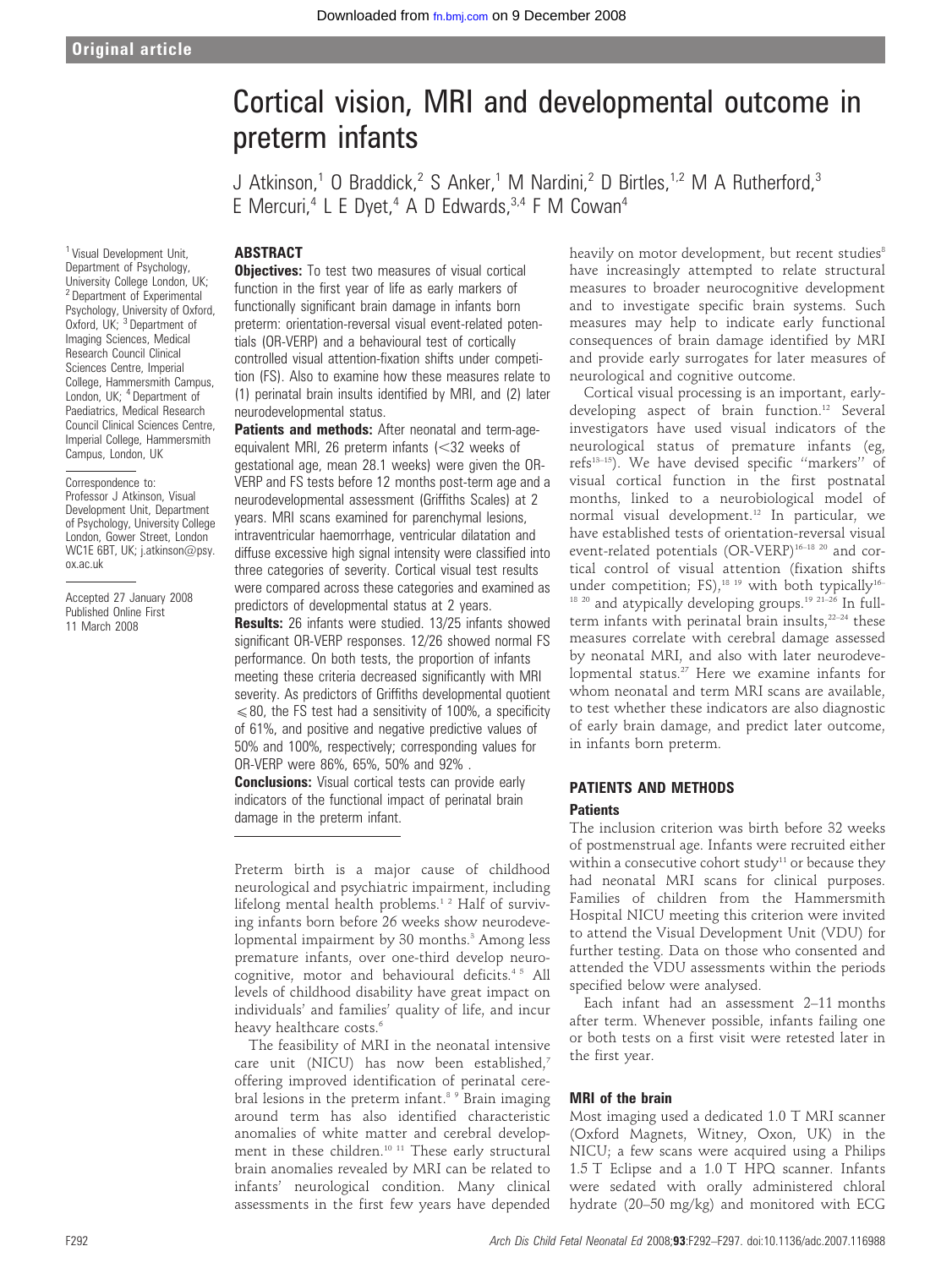and pulse oximetry; a paediatrician was in attendance throughout. Ear protection was used. The MRI scans included T1 weighted conventional spin echo (repetition time 600 ms; echo time 20 ms) and T2-weighted fast spin echo (repetition time 3500 ms; echo time 208 ms) scans in transverse and coronal planes. Infants recruited into the cohort study ( $n = 16$ ) had the first scan as soon as possible after birth, and serial scanning during admission to the NICU. The remaining infants were scanned for clinical reasons (mainly abnormal cranial ultrasound findings). Scan timing depended on clinical stability. An MR image obtained at or soon after 36 weeks of postmenstrual with involvement of the PLIC DEHSI, diffuse excessive high signal intensity; IVH, intraventricular haemorrhage; PLIC, posterior limb of the internal capsule; PVL, periventricular leucomalacia.

Both MRI and visual assessment procedures were approved by relevant NHS and university ethics committees.

#### Image analysis and classification

Two experienced observers performed independent qualitative analysis of the images and resolved any discrepancies through consensus. Neonatal images were reported as normal if they had age-appropriate white matter details and myelination, normalsized ventricles and no diffuse or focal pathological findings.

age was defined as a term scan, as in previous publications.<sup>11</sup>

Intraventricular haemorrhage was considered a significant finding if followed by ventricular dilatation at term.<sup>11</sup> T2weighted term images were examined for diffuse excessive high signal intensity (DEHSI)<sup>7 28</sup> in white matter, which is associated with reduced developmental quotient (DQ) at 18–36 months of age.11 DEHSI was visually rated ''none/mild'', ''moderate'' or "severe". Infants were then categorised into three groups (normal/mild (0); moderate (1); severe (2)) on a composite measure derived from the MRI data, on criteria in table 1.

# Neurological follow-up evaluation

Follow-up assessments were performed at 16–25 months corrected age (mean (SD) 22.4 (3.4) months) by experienced paediatricians blind to the MRI findings. The Griffiths Mental Development Scales<sup>29</sup> provided an overall DQ. A neurological examination, at age 2 years, recorded any abnormalities of tone, posture and movement consistent with the criteria of Himmelmann et al<sup>30</sup> for cerebral palsy (CP). We took a DQ of 80 or below, and/or a diagnosis of CP, as a criterion of poor neurodevelopmental outcome, for comparison with the early visual measures.

#### Tests of visual cortical function in the first year

Our two tests of cortical visual function were an electrophysiological test of cortical pattern processing (the OR-VERP) and the ''fixation shift'' test of cortically controlled attention (FS).

OR-VERPs<sup>16 17</sup> were recorded from the scalp as the infant viewed high-contrast stripes alternating between opposite oblique orientations  $(45-135^{\circ})$ . This method tests orientationselective responses in the visual cortex, which normally develop after term. Procedures, displays and analysis were as described previously<sup>24</sup> and in the appendix. The "pass" criterion was a statistically reliable VERP on the circular-variance test $31$ (appendix) with a stimulus frequency of 8 reversals/s, by 7 months after term.

For the FS test, a central schematic face was presented on a large cathode ray tube display; when the infant was fixating on this, a pair of alternating black/white stripes then appeared to either left or right. The latency for a gaze shift was tested in three conditions: ''non-competition'' (central target disappears at onset of peripheral target), ''competition'' (central target remains visible) and ''confrontation'' (peripheral targets appear both sides of centre). Displays and procedures are described in detail in the appendix and Atkinson et  $d^{18}$  and Mercuri et  $d^{22}$ . Typically developing infants up to 3 months after term show much longer latencies for competition than non-competition trials. This difference narrows with age, reflecting cortically controlled ''disengage'' mechanisms over-riding the subcortical reflex maintaining fixation on a central target.<sup>18 19</sup> The pass criterion was a difference between competition and noncompetition mean latencies below 0.5 s by 7 months after term, with at least 3/4 initial fixations on the correct side in both conditions.

For visual assessment, at the VDU, children received an orthoptic examination (ocular movements, strabismus, corneal reflex, base-out prism and ''cover'' test) and ''core vision tests'' from the ABCDEFV battery<sup>32</sup> including preferential looking acuity, optokinetic nystagmus, visual fields and a photorefractive test of accommodation and refractive error.

# RESULTS

Twenty-six children meeting the inclusion criterion were included in the study (mean (SD) gestational age at birth 28.1 (2.7) weeks). Median age at the first visit was 5.0 months after term, when normative data<sup>16 17 20</sup> show positive results in  $85\%$ or more healthy infants born at term.

| <b>Rating</b>   | <b>Description</b>                                                                                                                 |  |  |  |  |
|-----------------|------------------------------------------------------------------------------------------------------------------------------------|--|--|--|--|
| Normal/mild (0) | No neonatal lesions                                                                                                                |  |  |  |  |
|                 | Any neonatal IVH resolved without ventricular dilatation at term equivalent                                                        |  |  |  |  |
|                 | Isolated mild DEHSI or none, at term equivalent                                                                                    |  |  |  |  |
| Moderate (1)    | Any of:                                                                                                                            |  |  |  |  |
|                 | Moderate or severe DEHSI                                                                                                           |  |  |  |  |
|                 | Moderate DEHSI with ventricular dilatation                                                                                         |  |  |  |  |
|                 | Ventricular dilatation at term equivalent after germinal layer haemorrhage or IVH, but not requiring<br>taps or shunts             |  |  |  |  |
|                 | Neonatal focal punctate lesions                                                                                                    |  |  |  |  |
|                 | Small haemorrhagic parenchymal infarction with normal basal ganglia and thalamus                                                   |  |  |  |  |
|                 | Isolated absent myelination in the PLIC at term equivalent                                                                         |  |  |  |  |
|                 | Cerebellar atrophy                                                                                                                 |  |  |  |  |
| Severe (2)      | Ventricular dilatation requiring intervention                                                                                      |  |  |  |  |
|                 | Cystic PVL, large haemorrhagic parenchymal infarction, or infarction in basal ganglia or thalamus,<br>with involvement of the PLIC |  |  |  |  |

Downloaded from [fn.bmj.com](http://fn.bmj.com) on 9 December 2008

Table 1 Classification scheme of MRI scans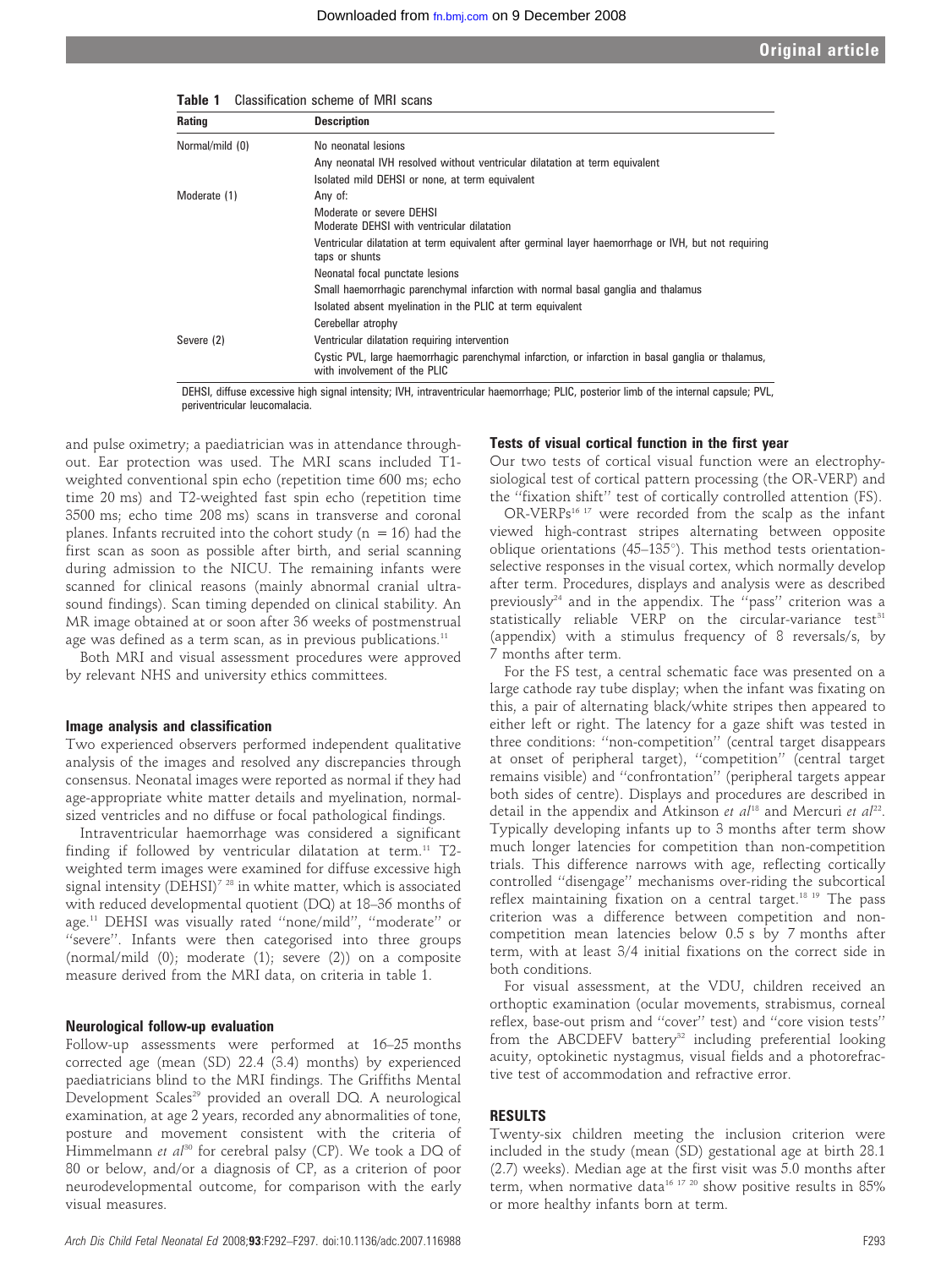# Original article

#### Table 2 Details of individual children

| No             | <b>GA</b><br>at<br>birth | Post-term<br>age of OR-VERP<br>tests<br>(months) | Post-term<br>age of FS<br>tests<br>(months) | <b>MRI</b><br>category | <b>Neonatal</b><br><b>MRI</b>            | <b>Term MRI</b>          | "Core"<br>vision on<br><b>ABCDEFV</b>                   | DQ on<br><b>Griffiths</b><br><b>Scale</b> |
|----------------|--------------------------|--------------------------------------------------|---------------------------------------------|------------------------|------------------------------------------|--------------------------|---------------------------------------------------------|-------------------------------------------|
| 1              | 29                       | $3*$                                             | 3                                           | 0                      | 1 punctate lesion only                   | Minor DEHSI              | Normal                                                  | 100                                       |
| $\overline{2}$ | 28                       | $3.5*$                                           | $3.5 +$                                     | 0                      | Normal                                   |                          | Normal                                                  | n/a                                       |
| 3              | 24                       | $7*$                                             | $\overline{7}$                              | 0                      | Normal                                   | Normal                   | Normal                                                  | 97                                        |
| 4              | 30                       | $\overline{7}$                                   | 7†                                          | 0                      | Normal                                   |                          | Normal                                                  | 100                                       |
| 5              | 26                       | $3*$                                             | 3                                           | 0                      | Normal                                   | Normal                   | Normal                                                  | 97                                        |
| 6              | 31                       | $2.5*$                                           | $2.5 +$                                     | 0                      | Normal                                   | <b>Minor DEHSI</b>       | Normal                                                  | 106                                       |
| 7              | 31                       | $2.5*$                                           | $2.5 +$                                     | 0                      | Normal                                   | <b>Minor DEHSI</b>       | Field L narrow                                          | 113                                       |
| 8              | 31                       | $2.5*$                                           | $2.5 +$                                     | 0                      | Normal                                   | <b>Minor DEHSI</b>       | Field L narrow                                          | 105                                       |
| 9              | 30                       | $6*$                                             | 6                                           |                        | Punctate                                 | Moderate DEHSI           | Normal                                                  | 95                                        |
| 10             | 31                       | 5                                                | 5                                           |                        | Normal                                   | Moderate DEHSI           | Narrow fields                                           | 103                                       |
| 11             | 30                       | 5                                                | $5+$                                        | 1                      | Normal                                   | Severe DEHSI             | Normal                                                  | 91                                        |
| 12             | 30                       | 5                                                | $5+$                                        | 1                      | Normal                                   | Severe DEHSI             | Normal                                                  | 84                                        |
| 13             | 27                       | $\overline{7}$                                   |                                             | 1                      | GLH                                      | Wide ECS                 | Normal                                                  | 93                                        |
| 14             | 27                       | $4*$                                             | 4†                                          |                        | IVH, GLH                                 | HPI - small              | Normal                                                  | 102                                       |
| 15             | 24                       | $7*$                                             | 7†                                          | 1                      | IVH, GLH                                 | Moderate DEHSI           | Normal                                                  | 86                                        |
| 16             | 24                       | 3                                                | $3+$                                        | 1                      | IVH.GLH                                  | VD                       | Normal                                                  | 91                                        |
| 17             | 28                       | $5*$                                             | $5+$                                        | $\overline{2}$         | Normal                                   | VD, severe DEHSI         | Normal                                                  | 106                                       |
| 18             | 28                       | $7*$                                             | $\overline{7}$                              | $\overline{2}$         | <b>Focal bilateral</b><br>polymicrogyria | Moderate DEHSI           | Normal                                                  | 91                                        |
| 19             | 23                       | $5*$                                             | 5                                           | 2                      | GLH, IVH                                 | VD                       | Normal                                                  | 50‡                                       |
| 20             | 29                       | 11                                               | 11                                          | $\overline{2}$         | HPI, thalamic lesions                    | $\overline{\phantom{0}}$ | $\mathsf{CS}$                                           | 751                                       |
| 21             | 25                       | 10                                               | 10                                          | 2                      | IVH, HPI, bgl                            | VD                       | Hyperopic astigmatism                                   | 110                                       |
| 22             | 26                       | 7,9                                              | 7,9                                         | 2                      | IVH, bgl                                 | VD, porencephaly         | CS                                                      | 60‡                                       |
| 23             | 27                       | 3,8                                              | 3,8                                         | 2                      | Multiple small fungal<br>lesions, bgl    | $\overline{\phantom{0}}$ | CS, narrow fields, poor<br>accomm                       | 47 <sup>t</sup>                           |
| 24             | 32                       | 9                                                | 9                                           | 2                      | <b>PVL</b>                               |                          | CS, nystagmus, asymm OKN44 <sup>+</sup>                 |                                           |
| 25             | 30                       | $\overline{7}$                                   | $\overline{7}$                              | $\overline{2}$         | <b>PVL</b>                               | PVL (post-term scan)     | CS, narrow R field, asymm 52 <sup>t</sup><br><b>OKN</b> |                                           |
| 26             | 26                       | $8,10*$                                          | 8,10                                        | $\overline{2}$         | <b>PVL</b>                               |                          | Intermittent CS, narrow R<br>field                      | 80t                                       |

MRI category:  $0 =$  normal/mild;  $1 =$  moderate;  $2 =$  severe.

\*OR-VERP is normal.

{FS is normal.

{Cerebral palsy.

accomm, accommodation; asymm OKN, asymmetrical optokinetic nystagmus; bgl, basal ganglia lesion; CS, convergent strabismus; DEHSI, diffuse excessive high signal intensity in white matter; ECS, extracerebral space; FS, fixation shift test; GA, gestational age; GLH, germinal layer haemorrhage; HPI, haemorrhagic parenchymal infarction; IVH, intraventricular haemorrhage; L, left; OR-VERP, orientation-reversal visual event-related potential test; PVL, (cystic) periventricular leucomalacia; R, right; VD, ventricular dilatation.

At ophthalmological examination in the NICU, none of the group were found to have significant retinopathy of prematurity. On the MRI categorisation scheme, eight children fell into category 0, eight into category 1 (one did not complete both cortical tests), and 10 into category 2. For two children (both in category 0), DQ at 2 years of age was not available. For clinical reasons, four infants (all in the severe category) did not receive MRI scans at term, but findings on earlier and later scans indicated that these children would be classified as ''severe'' at term-equivalent age. Table 2 gives details of individual infants in the study group. Neurological follow-up results were available for 25 of the 26 children studied.

Table 3 Relation between numbers of children passing/ failing on infant cortical vision tests and Griffiths pass–fail at 2 years

|                   | <b>OR-VERP</b> |      | FS   |      |  |
|-------------------|----------------|------|------|------|--|
|                   | Pass           | Fail | Pass | Fail |  |
| DQ > 80           | 11             | 6    | 11   |      |  |
| $DQ \leqslant 80$ |                | 6    | U    |      |  |

DQ, developmental quotient; FS, fixation shift; OR-VERP, orientationreversal visual event-related potential.

Thirteen of 25 children tested gave significant OR-VERP responses, and 11 out of 26 infants met the pass criterion for fixation shifts. Table 3 summarises the relationship between these measures and the Griffiths developmental assessment at 2 years. Table 4 shows sensitivity, specificity, positive and negative predictive values for a Griffiths DQ of 80 or below for failure on the OR-VERP and FS tests.

Table 5 shows numbers in each MRI category giving a positive response, appropriate for their post-term age, on each test, and fig 1 presents percentages. The number giving positive OR-VERP responses decreases systematically with the severity of the MRI findings ( $p = 0.04$ , Fisher exact probability test for a  $3\times2$  table<sup>33</sup>).

|        |  |  | <b>Table 4</b> Sensitivity, specificity and predictive values of infant cortical |  |
|--------|--|--|----------------------------------------------------------------------------------|--|
|        |  |  | vision tests for developmental outcome (DQ $\leqslant$ 80 on Griffiths test at 2 |  |
| vears) |  |  |                                                                                  |  |

| <b>Vision test</b> | <b>Sensitivity</b><br>(%) | <b>Specificity</b><br>(%) | <b>PPV</b><br>(%) | <b>NPV</b><br>(%) |  |
|--------------------|---------------------------|---------------------------|-------------------|-------------------|--|
| FS                 | 100                       | 61                        | 50                | 100               |  |
| OR-VERP            | 86                        | 65                        | 50                | 92                |  |

DQ, developmental quotient; FS, fixation shift; NPV, negative predictive value; PPV, positive predictive value; OR-VERP, orientation-reversal visual event-related potential.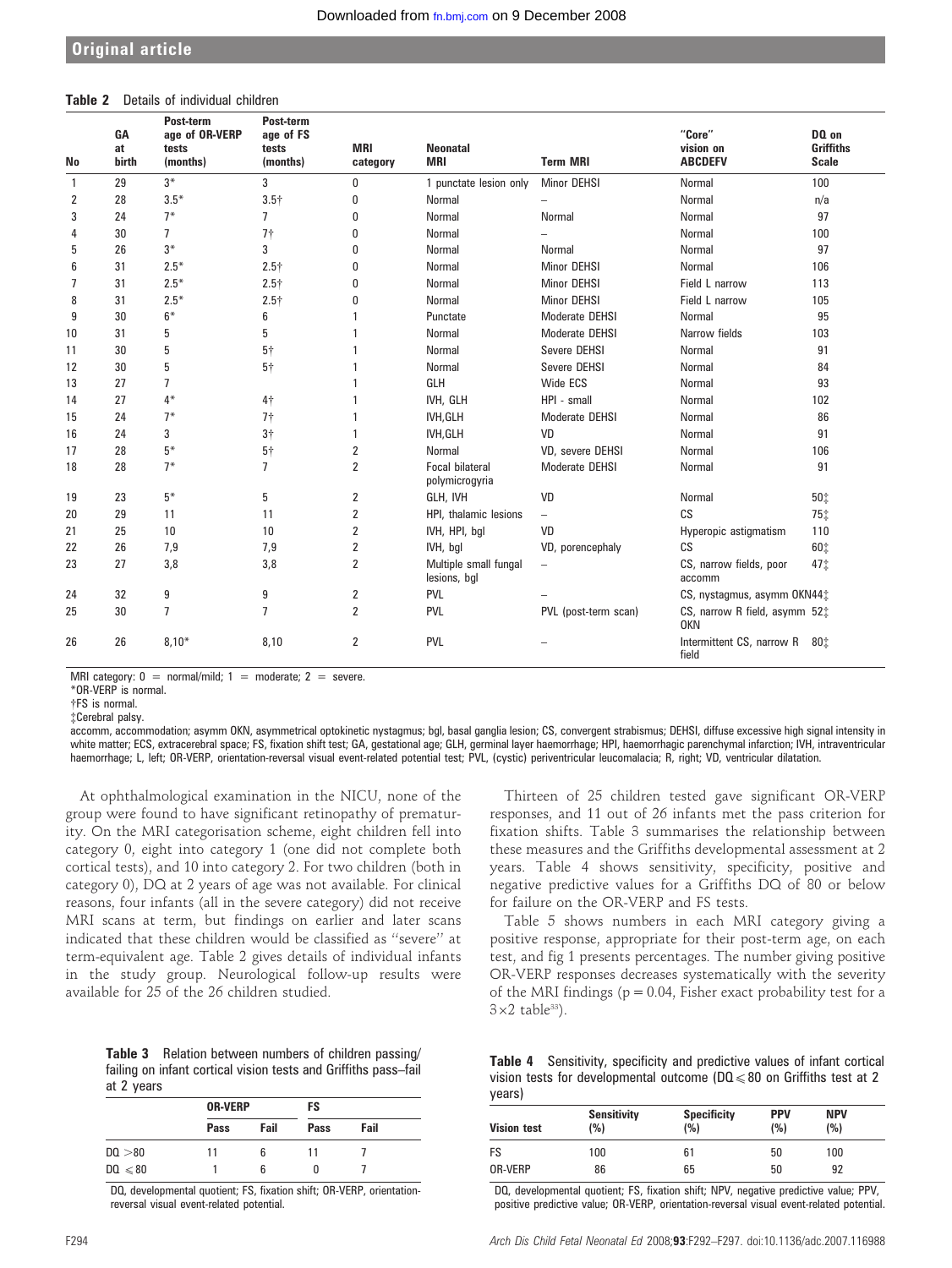Table 5 Results of cortical vision tests for infants in the three MRI categories

| Group                     | 0 (normal/mild) | 1 (moderate) | 2 (severe) |
|---------------------------|-----------------|--------------|------------|
| Tested on OR-VERP         |                 |              | 10         |
| Positive OR-VERP response | 7 (88%)         | 3(43%)       | $3(30\%)$  |
| Tested on FS              |                 |              | 10         |
| Met FS criterion          | 6(75%)          | 5(62%)       | $1(10\%)$  |

Values are number or number (%).

FS, fixation shift; OR-VERP, orientation-reversal visual event-related potential.

Table 5 and fig 1 also break down the FS results between MRI categories. As with the OR-VERP, the proportion of children who met the FS criterion decreased significantly with MRI severity  $(p = 0.008;$  Fisher exact probability test). However, unlike the OR-VERP, even the ''normal/mild'' group fell well below age norms, close to the level of the ''moderate'' group.

As expected for a group with neurological impairments, core vision tests detected a number of problems, detailed in the appendix. Five children were strabismic, one had nystagmus, and eight had unilateral or bilateral narrowing of the visual fields. Fields are tested by confrontation with a Stycar ball appearing on one side, and so are related to the measurement made in the FS test. However, even children with detected vision problems all met age norms on preferential looking acuity testing.34

Visual assessments at 3–6 years are available on 24 of these infants (orthoptic check plus acuity measurement using the Cambridge Crowding Cards<sup>35</sup>). Table 6 shows that the OR-VERP test in particular is closely related to later visual performance, with sensitivity 89%, specificity 80% for predicting impaired acuity, and 100% and 87% for strabismus at 3–6 years.

#### **DISCUSSION**

The group who attended the VDU for this study were not necessarily representative of the very-preterm population. Compared with the consecutive series studied from the same hospital, $11$  there is a similar or greater proportion in the "normal/mild" group, but the "severe" group are overrepresented (although their lesions are those typically found in a preterm population). However, this weighted sample permits a better test of the consequences of perinatal brain damage.

Our results show that impaired orientation-specific VERP and fixation shifts were associated with the severity of MRIdetected abnormalities in preterm infants. This extends our finding that these visual cortical measures are related to significant cerebral insults in term infants with hypoxic– ischaemic encephalopathy. $22-24$  The two measures appear to

Table 6 Results of visual assessment at 3-6 years in relation to cortical visual function in the first year

|                                             | <b>OR-VERP</b> |      | FS   |      |
|---------------------------------------------|----------------|------|------|------|
|                                             | <b>Pass</b>    | Fail | Pass | Fail |
| Acuity $>6/12$ equivalent in both eyes      | 12             | 3    | 9    | 6    |
| Acuity $\leq 6/12$ equivalent in either eye |                | 8    |      | 8    |
| Pass orthoptic test                         | 13             | 2    | 8    |      |
| Fail orthoptic test (strabismus)            | o              | 9    |      |      |

FS, fixation shift; OR-VERP, orientation-reversal visual event-related potential.

show different patterns of association. The OR-VERP test gives normal results in most of the ''normal/mild'' group, with markedly more failures in both ''moderate'' and ''severe'' groups. In comparison the FS test shows a similar suboptimal performance in both the ''normal/mild'' and ''moderate'' groups, with a sharp increase in the ''severe'' group. This is consistent with the idea that these two responses, although both cortically based, do not necessarily reflect the same neurological systems. Further longitudinal testing, currently underway, is needed to discover whether they have different longer-term correlates and, in particular, whether poor performance on the FS attention test in infancy is more associated with attention and other problems often encountered in preterm children at school age.<sup>36</sup>

These cortical visual deficits do not necessarily reflect sensory visual impairments. Although some children were strabismic, all had normal visual acuity (at least in one eye) on our early tests. The results confirm reports $37 38$  that conventional early examination of vision does not necessarily identify significant developmental disorders, but show that central visual processing problems can be detected, associated with subsequent neurodevelopmental problems. However, it should be noted that children with major cerebral disorders also have an increased incidence of sensory visual loss.39 Also, failure on our early cortical vision tests did relate to the more sensitive measures of visual acuity possible at 3–6 years.

Overall, this preterm group performs considerably worse on the cortical tests than expected in a normal term-born population. We have found<sup>20 26</sup> a significant OR-VERP in 80– 85% of term infants at 12–17 weeks; most typically developing infants also achieve the FS criterion at these ages.18 We previously tested OR-VERP in 24 low-birthweight infants born at 24–32 weeks' gestation.<sup>26</sup> MRI was not available, but nine infants had abnormal cranial ultrasound scans, including four whose severe abnormalities (cystic periventricular leucomalacia or large intraventricular haemorrhage) were in the present ''severe'' category. None of these showed significant OR-VERP by 4.5 months. Of those with normal ultrasound scans, 68%

**Figure 1** Proportion of infants passing B 100 the tests of cortical visual function in 100 Showing normal fixation shift<br>responses (%)  $\Box$  0 = normal/mild Showing positive OR-VERP each of the three categories defined by  $\blacksquare$  1 = moderate neonatal and term MRI: (A) results of the 80 80  $2 =$  severe orientation-reversal visual event-related response (%) potential (OR-VERP) test; (B) results of 60 60 the test of fixation shifts under competition. Error bars show the 95% CI 40 40 on each proportion. 20 20  $\Omega$  $\mathbf 0$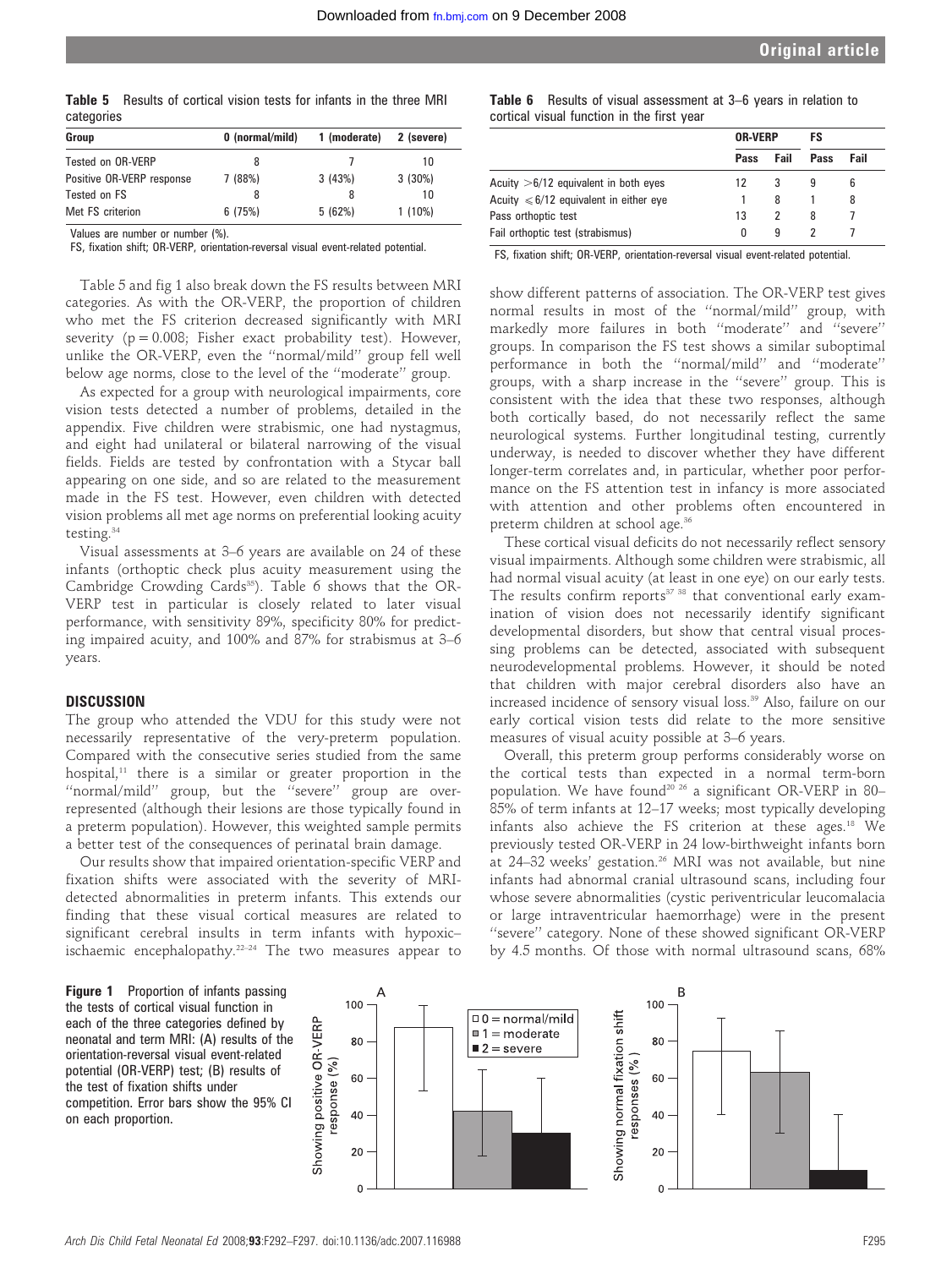# Original article

# What is already known on this topic

- $\triangleright$  Non-invasive electrophysiological and behavioural tests can assess the onset of function in visual cortex in the first months after term.
- $\blacktriangleright$  In infants who have suffered potential perinatal brain insult at term, failure on these tests is related to brain damage detected by MRI and is predictive of a poor neurodevelopmental outcome.

# What this study adds

- $\blacktriangleright$  In the group of preterm infants studied, failures on tests of cortical visual processing are associated with brain damage as detected by MRI.
- Preterm infants who fail tests of cortical visual processing are at increased risk of neurodevelopmental delay at age 2 years.

showed significant OR-VERP, a value close to the combined 66% for the present ''normal/mild'' and ''moderate'' groups.

The sensitivity and specificity for predicting DQ from our visual tests are similar to those for full-term infants with hypoxic–ischaemic encephalopathy.27 The high sensitivity implies that children with a poor developmental outcome have a very high probability of failing these tests. Conversely, the high negative predictive values mean that a pass strongly predicts relatively good developmental outcome. The lower specificity implies that a substantial proportion of children with a relatively good 2-year DQ nonetheless fail the cortical tests in infancy. It remains possible that the Griffiths test at this age is a relatively insensitive measure for some aspects of cognition (eg, attention)<sup>40</sup> and that deficits of early cortical function may relate better to later outcomes, when more sensitive cognitive measures are possible.

### **CONCLUSIONS**

Visual cortical function in the first months of life can provide effective measures of the functional effect of perinatal brain damage. These may help to identify functionally significant cerebral impairment in very-preterm infants, and to gauge plasticity and recovery from perinatal brain damage in early life. They may provide early surrogate clinical outcome measures in trials of neuroprotective and other treatments for the at-risk preterm infant, and for evaluating the functional relevance of new measures by neonatal MRI. They have the advantage of being rapid, functional, non-invasive tests, which are acceptable for this vulnerable population. Neonatal or term MRI is an expensive procedure, requiring sedation and equipment and expertise that is not widely available in neonatal units. These visual measures are less invasive and could be installed relatively cheaply, albeit with a requirement for staff training. They therefore merit further exploration as predictors of neurological function in the first months of life.

However, prospective validation of these tests with confirmation on a larger sample is desirable to confirm their predictive value.

The scope for developmental assessment at 2 years is limited. The criterion of  $DQ \le 80$  identifies only a particular group of seriously impaired children, particularly those with motor

problems. At later ages, a broader range of more sensitive cognitive measures become possible. Studies that we are currently carrying out will determine how far visual cortical tests can predict specific cognitive outcomes, including whether infant fixation shifts predict later measures of attention. Such longer-term prediction is important in evaluating infant cortical function markers as surrogate outcome measures for trials of early interventions.

Acknowledgements: We thank the Medical Research Council, the Garfield Weston Foundation and Wellbeing for financial support, and the participating families without whose consent and cooperation this work would not be possible. We are also grateful for support from the NIHR Biomedical Research Centre funding scheme. We thank John Wattam-Bell for help with VERP techniques and other members of the VDU who contributed to visual assessments.

Competing interests: None.

#### **REFERENCES**

- 1. Larsson HJ, Eaton WW, Madsen KM, et al. Risk factors for autism: perinatal factors, parental psychiatric history, and socioeconomic status. Am J Epidemiol 2005;161:916–25.
- 2. Jones PB, Rantakallio P, Hartikainen A-L, et al. Schizophrenia as a long-term outcome of pregnancy, delivery, and perinatal complications: a 28-year follow-up of the 1966 North Finland general population birth cohort. Am J Psychiatry 1998;155:355–64.
- Wood NS, Marlow N, Costeloe K, et al. Neurologic and developmental disability after extremely preterm birth. EPICure Study Group. N Engl J Med 2000;343:378-84.
- 4. **Bhutta AT,** Cleves MA, Casey PH, et al. Cognitive and behavioral outcomes of school-aged children who were born preterm: a meta-analysis. JAMA 2002;288:728–37.
- 5. Marlow N, Wolke D, Bracewell MA, et al. Neurologic and developmental disability at six years of age after extremely preterm birth. N Engl J Med 2005;352:9-19.
- Stevenson RC, McCabe, CJ, Pharoah, PO, et al. Cost of care for a geographically determined population of low birthweight infants to age 8–9 years. I. Children without disability. Arch Dis Child Fetal Neonatal Ed 1996;74:F114-17.
- 7. Maalouf EF, Duggan PJ, Rutherford MA, et al. Magnetic resonance imaging of the brain in a cohort of extremely preterm infants. J Pediatr 1999;135:351-7.
- 8. Woodward LJ, Anderson PJ, Austin NC, et al. Neonatal MRI to predict neurodevelopmental outcomes in preterm infants. N Engl J Med 2006;355:685-94.
- 9. Roelants-van Rijn AM, Groenendaal F, Beek FJ, et al. Parenchymal brain injury in the preterm infant: comparison of cranial ultrasound, MRI and neurodevelopmental outcome. Neuropediatrics 2001;32:80-9.
- 10. Rutherford MA. MRI of the neonatal brain. London: WB Saunders, 2002.
- Dyet LE, Kennea N, Counsell SJ, et al. Natural history of brain lesions in extremely preterm infants studied with serial magnetic resonance imaging from birth and neurodevelopmental assessment. Pediatrics 2006;118:536–48.
- 12. Atkinson J. The developing visual brain. Oxford: Oxford University Press, 2000.
- 13. San Giovanni JP, Allred EN, Maver DL, et al. Reduced visual resolution acuity and cerebral white matter damage in very-low-birthweight infants. Dev Med Child Neurol 2000;42:809–15.
- 14. Cioni G, Bertuccelli B, Boldrini A, et al. Correlation between visual function, neurodevelopmental outcome, and magnetic resonance imaging findings in infants with periventricular leucomalacia. Arch Dis Child Fetal Neonatal Ed 2000:82:F134-40.
- **Guzzetta A, Cioni G, Cowan F, et al. Visual disorders in children with brain lesions: 1.** Maturation of visual function in infants with neonatal brain lesions: correlation with neuroimaging. Eur J Paediatr Neurol 2001;5:107–14.
- 16. **Braddick OJ,** Wattam-Bell J, Atkinson J. Orientation-specific cortical responses develop in early infancy. Nature 1986;320:617-19.
- 17. Braddick OJ. Orientation- and motion-selective mechanisms in infants. In: Simons K, ed. *Early visual development: normal and abnormal*. New York: Oxford University Press, 1993:163–77.
- 18. **Atkinson J,** Hood B, Wattam-Bell J, et al. Changes in infants' ability to switch visual attention in the first three months of life. Perception 1992;21:643–53.
- 19. **Braddick O,** Atkinson J, Hood B, et al. Possible blindsight in babies lacking one cerebral hemisphere. Nature 1992;360:461-3.
- 20. Braddick O, Birtles D, Wattam-Bell J, et al. Motion- and orientation-specific cortical responses in infancy. Vision Res 2005;45:3169–79.
- 21. Hood B, Atkinson J. Sensory visual loss and cognitive deficits in the selective attentional system of normal infants and neurologically impaired children. Dev Med Child Neurol 1990;32:1067–77.
- 22. Mercuri E, Atkinson J, Braddick O, et al. Visual function and perinatal focal cerebral infarction. Arch Dis Child Fetal Neonatal Ed 1996;75:F76-81.
- 23. Mercuri E, Atkinson J, Braddick O, et al. Visual function in full term infants with hypoxic-ischaemic encephalopathy. Neuropediatrics 1997;28:155-61.
- 24. Mercuri E, Braddick O, Atkinson J, et al. Orientation-reversal and phase-reversal visual evoked potentials in full-term infants with brain lesions: a longitudinal study. Neuropaediatrics 1998;29:1–6.